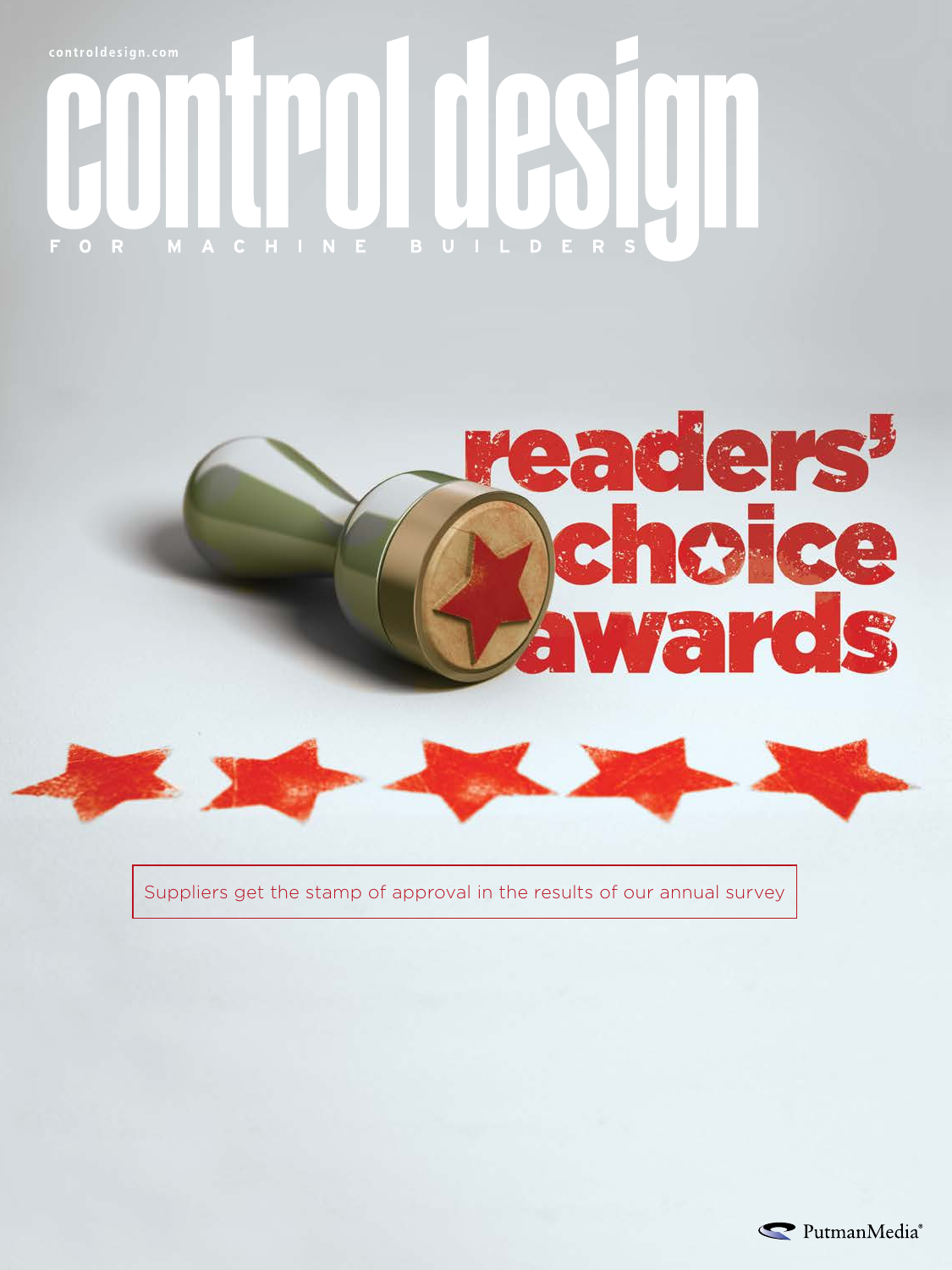## **SENSING**

Linear Position Sensor

1. Turck

2. Keyence 3. MTS

4. Sick

5. Heidenhain

6. Balluff

## Machine Vision System

- 1. Cognex
- 2. Keyence
- 3. Teledyne Dalsa
- 4. Datalogic
- 5. Banner Engineering



| Measurement,     |
|------------------|
| Encoder/Resolver |

- 1. Dynapar
- 2. Rockwell Automation
- 3. Sick
- 4. Encoder Products
- 5. Heidenhain

#### Measurement, Flow

- 1. Emerson
- 2. Endress+Hauser
- 3. Keyence
- 4. Fluid Components

#### Measurement, Level

- 1. Emerson
- 2. Endress+Hauser
- 3. ifm efector
- 4. Sick
	- Ametek

#### Measurement, Load Cell/ Weighing

- 1. Mettler Toledo
- 2. Hardy Solutions
- Rice Lake Weighing Systems
- 4. Avery Weigh-Tronix
- 5. Cardinal Scale
	- Transducer Techniques

## Measurement, Pressure

- 1. Emerson Process
- 2. ifm efector
- 3. Endress+Hauser

|                      | Measurement, Temperature |
|----------------------|--------------------------|
| 1. JMS Southeast     |                          |
| 2. Emerson           |                          |
| 3. Omega Engineering |                          |
| 4. Endress+Hauser    |                          |
| 5. Pyromation        |                          |
| ifm efector          |                          |
|                      |                          |